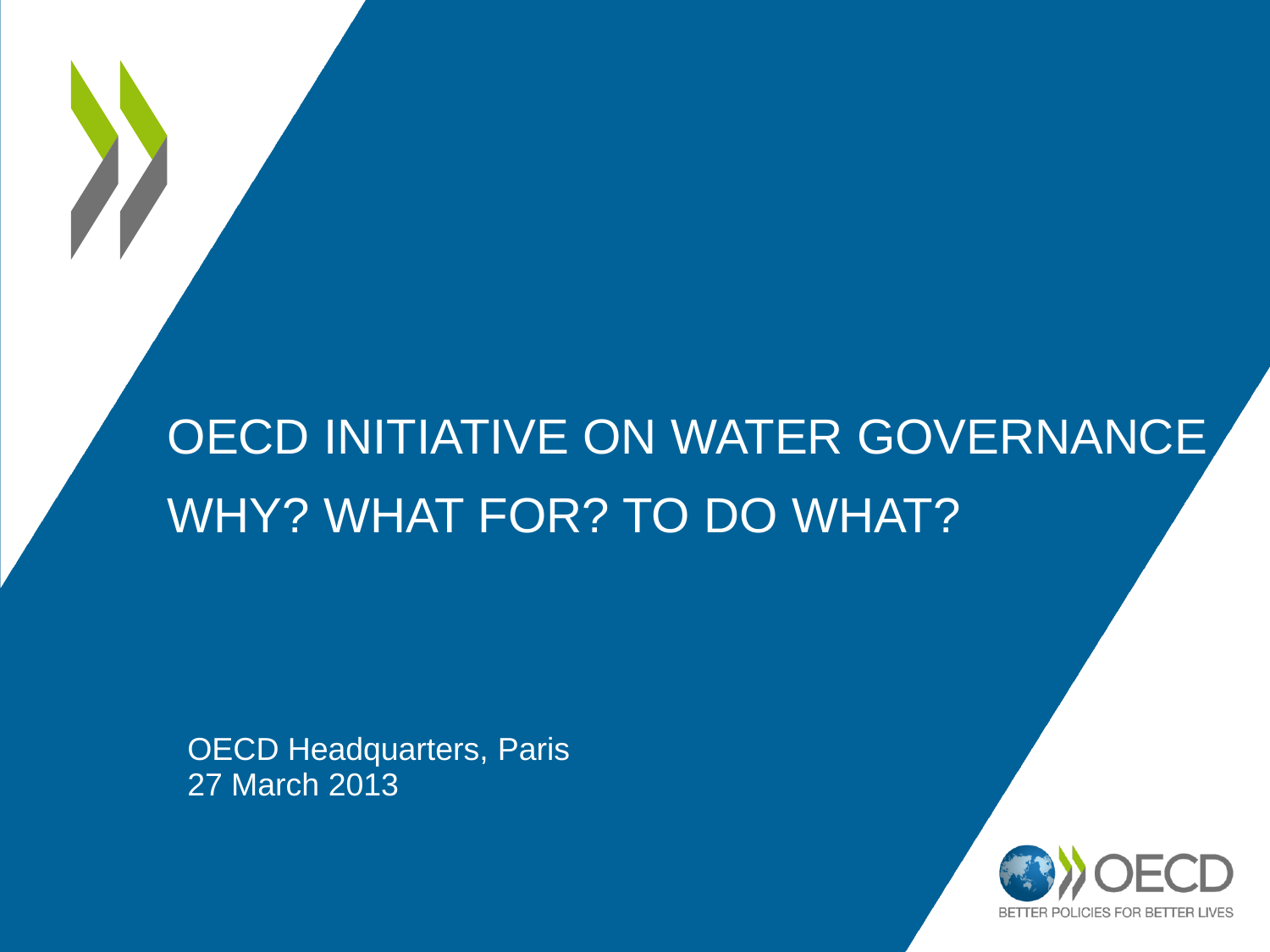

- 1. Why an OECD Initiative on Water Governance
- 2. Who will be involved?
- 3. An Initiative on Water Governance to do What and How?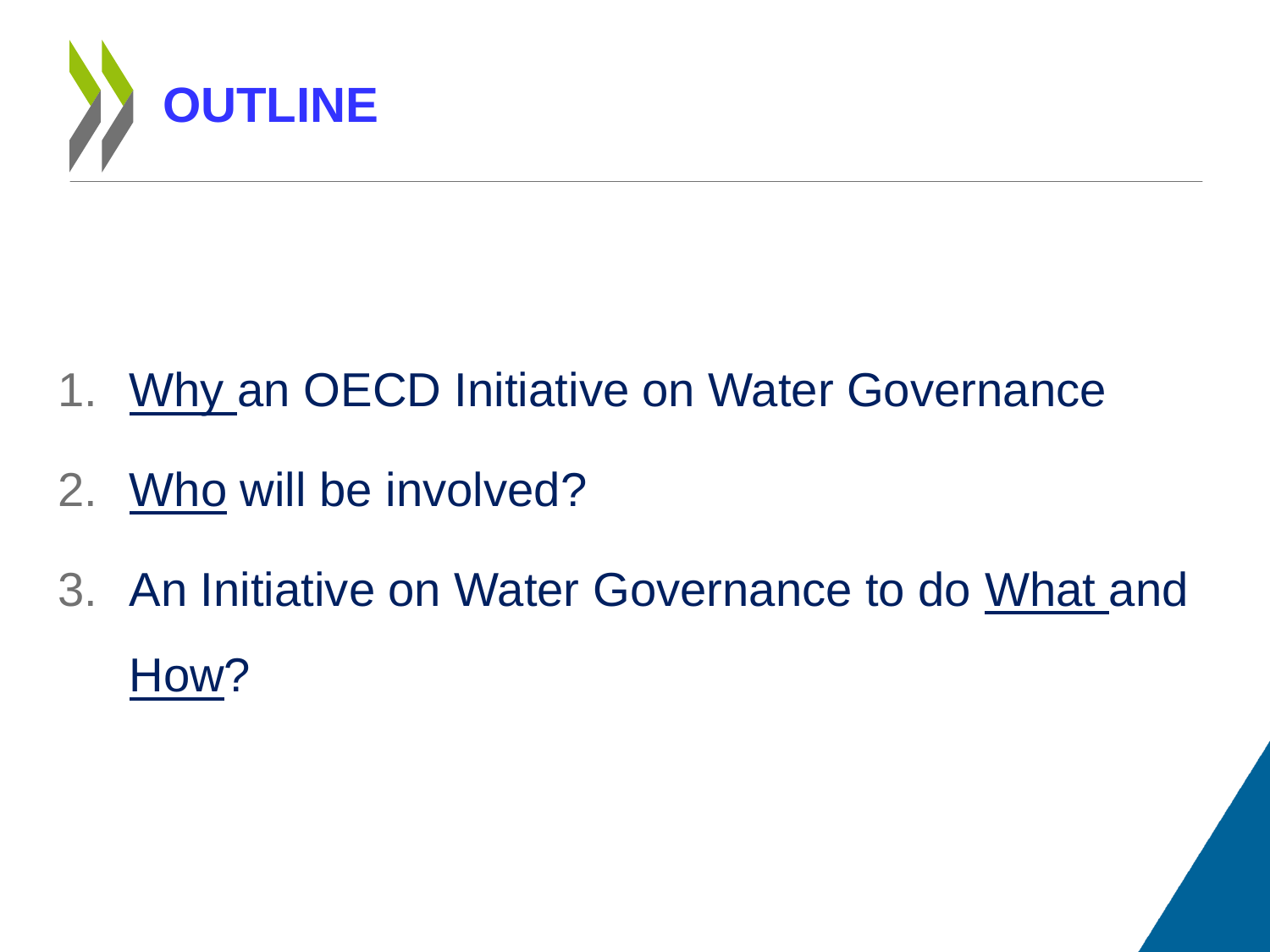

# **Why** an OECD Initiative on Water Governance ?

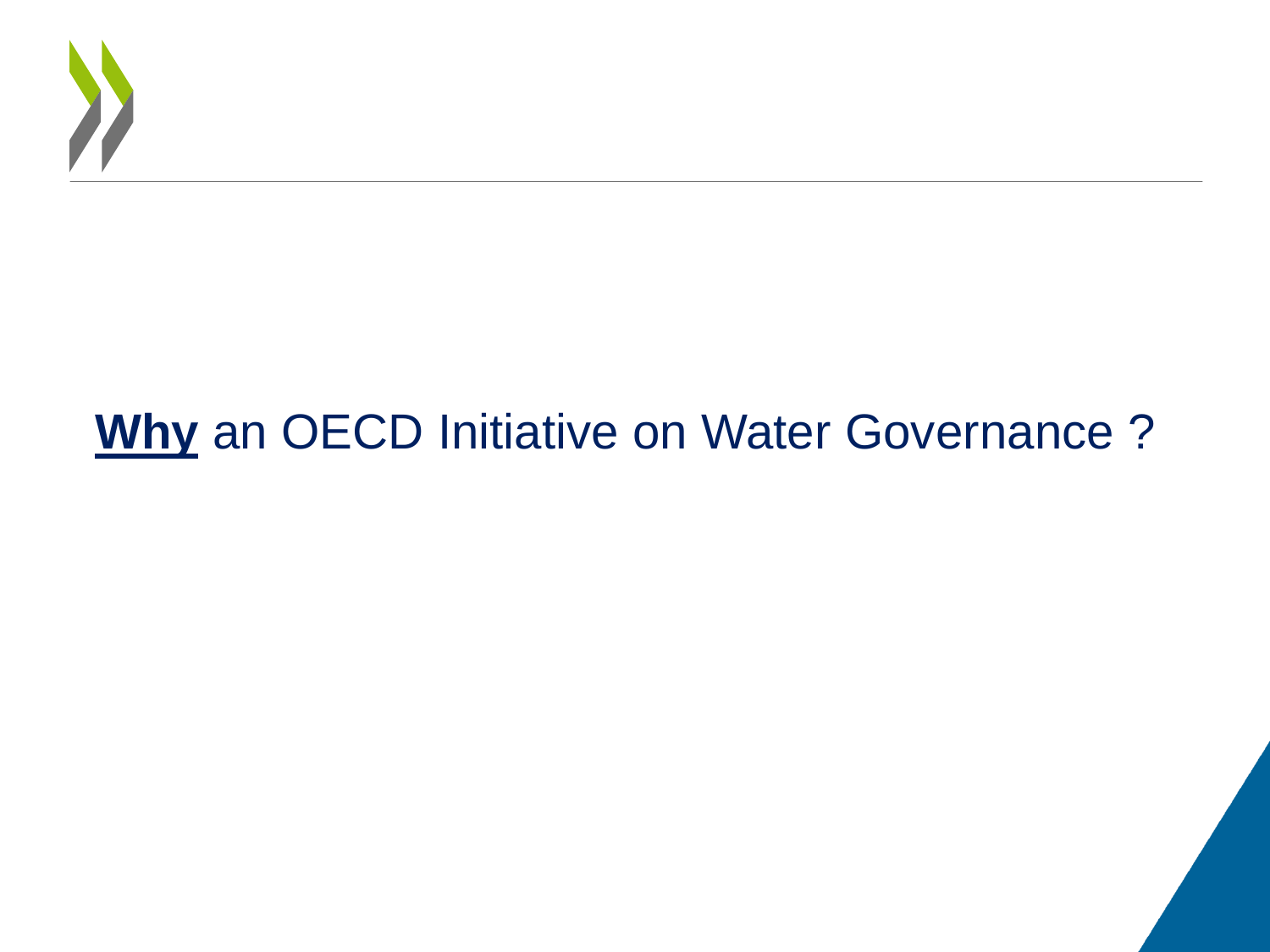# **Better governance is critical for better water policy outcomes**

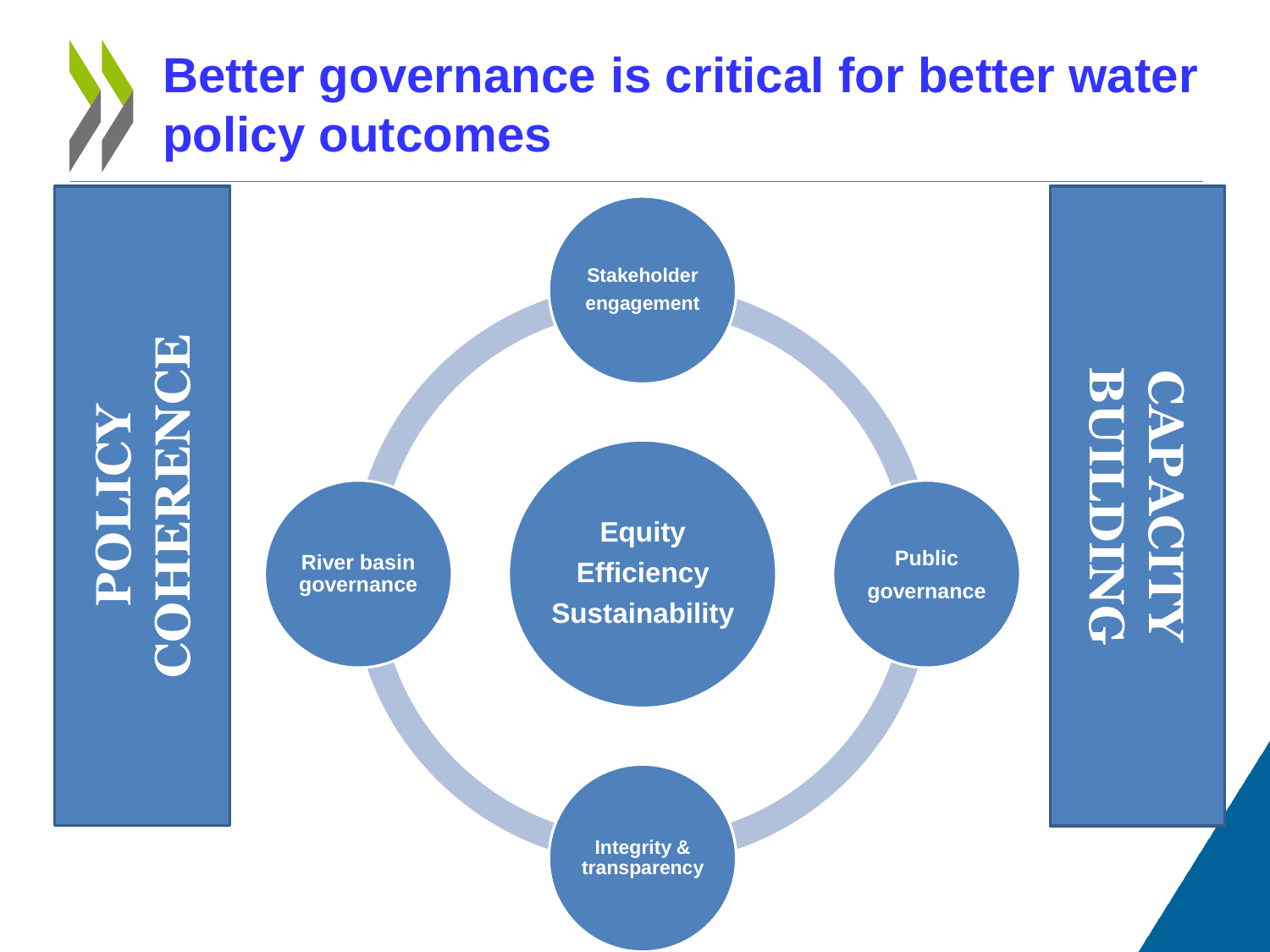### **Water : a highly fragmented sector, with multiple stakeholders and major governance "gaps"**





applied to the water sector (OECD, 2011)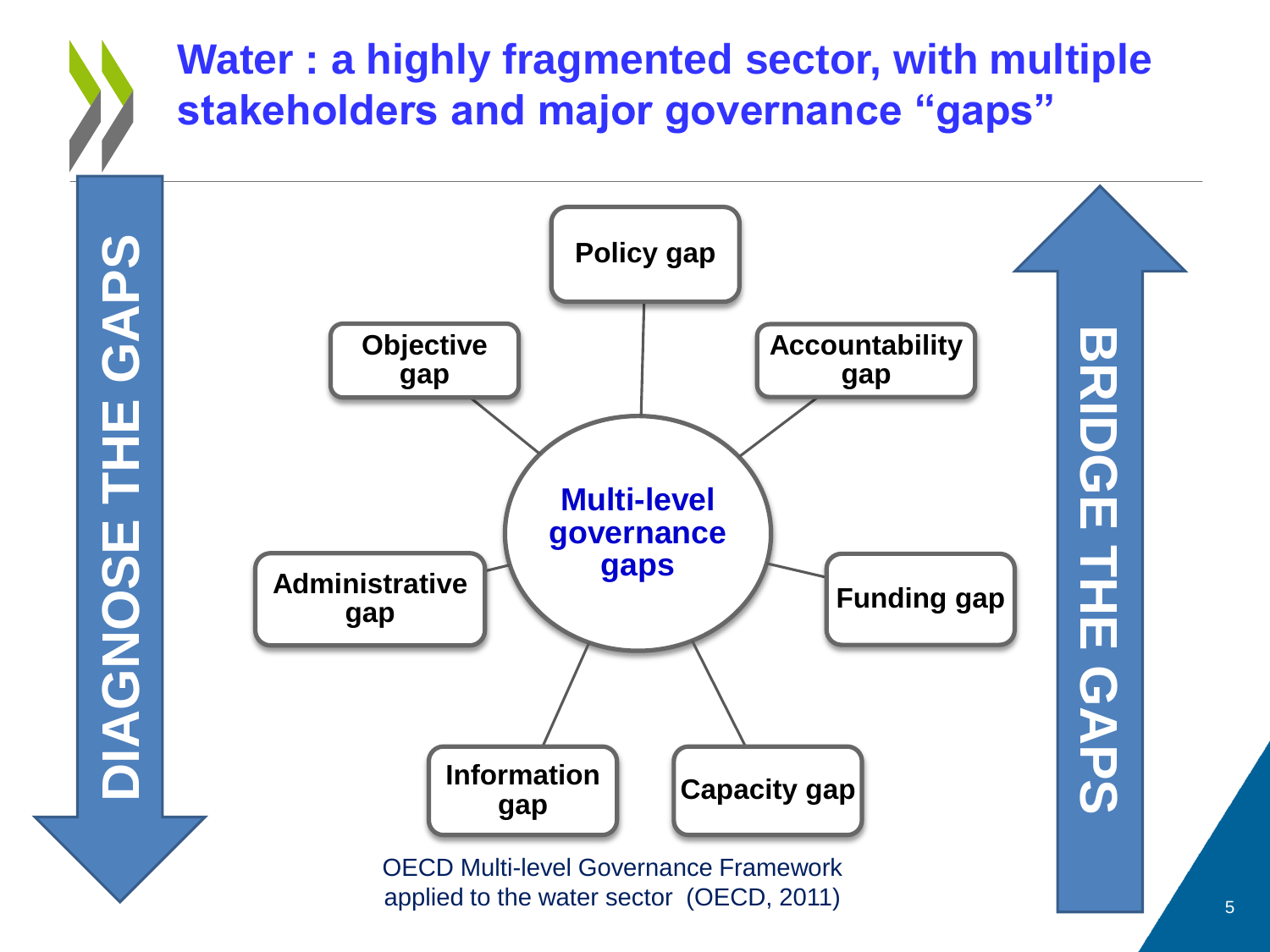# **Evidence-based analysis is key to support reform**



**A large body of tools and methodologies tested in OECD & non OECD countries (OECD, LAC, EECCA, MENA, BRICS)**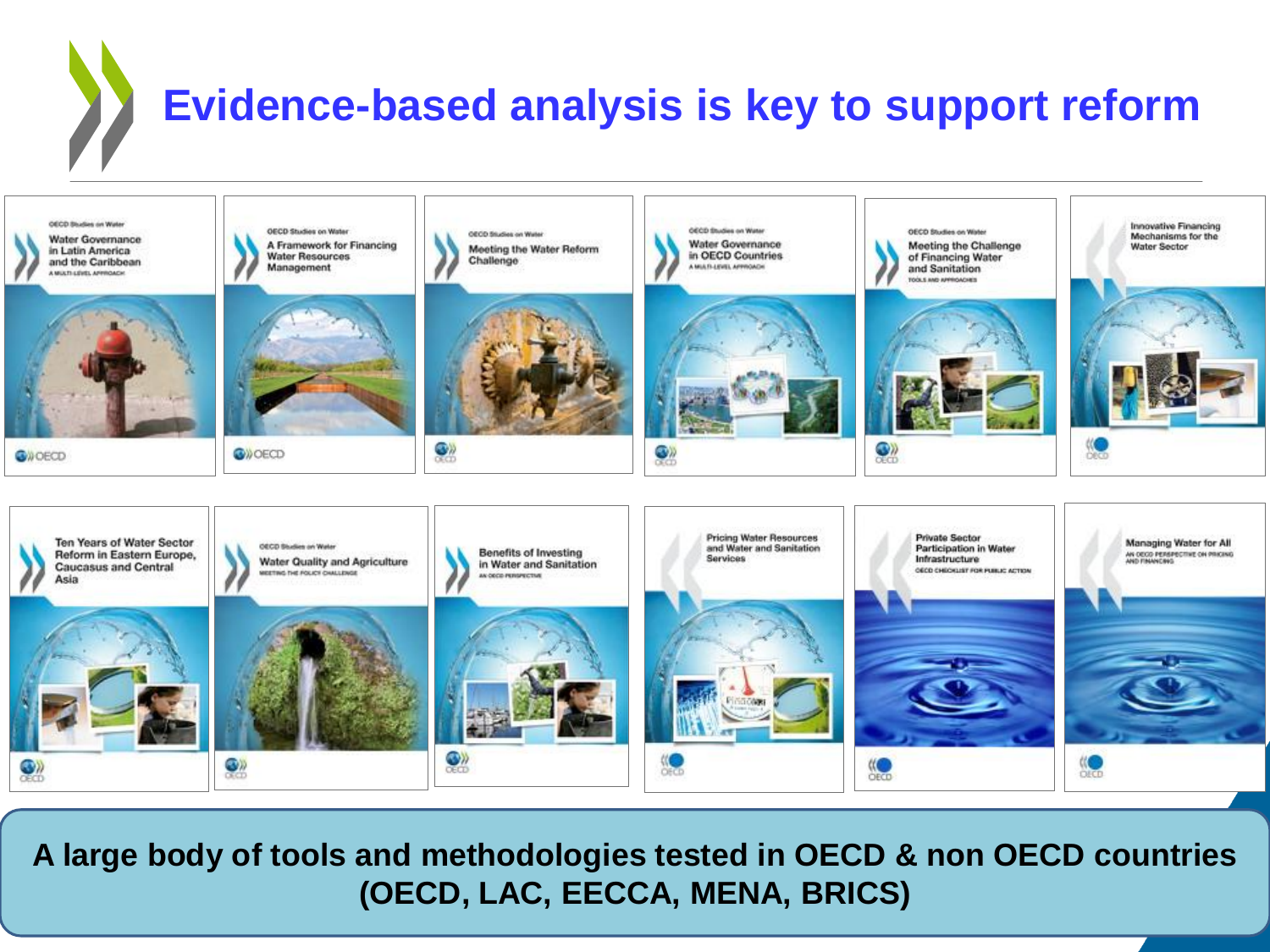### **Good Governance : Condition for success n°1 in the 6th WWF** The work carried out with founding partners needs continuity !







 $Office$ **International** de l'Eau





**United Nations** Educational, Scientific and Cultural Organization











Programme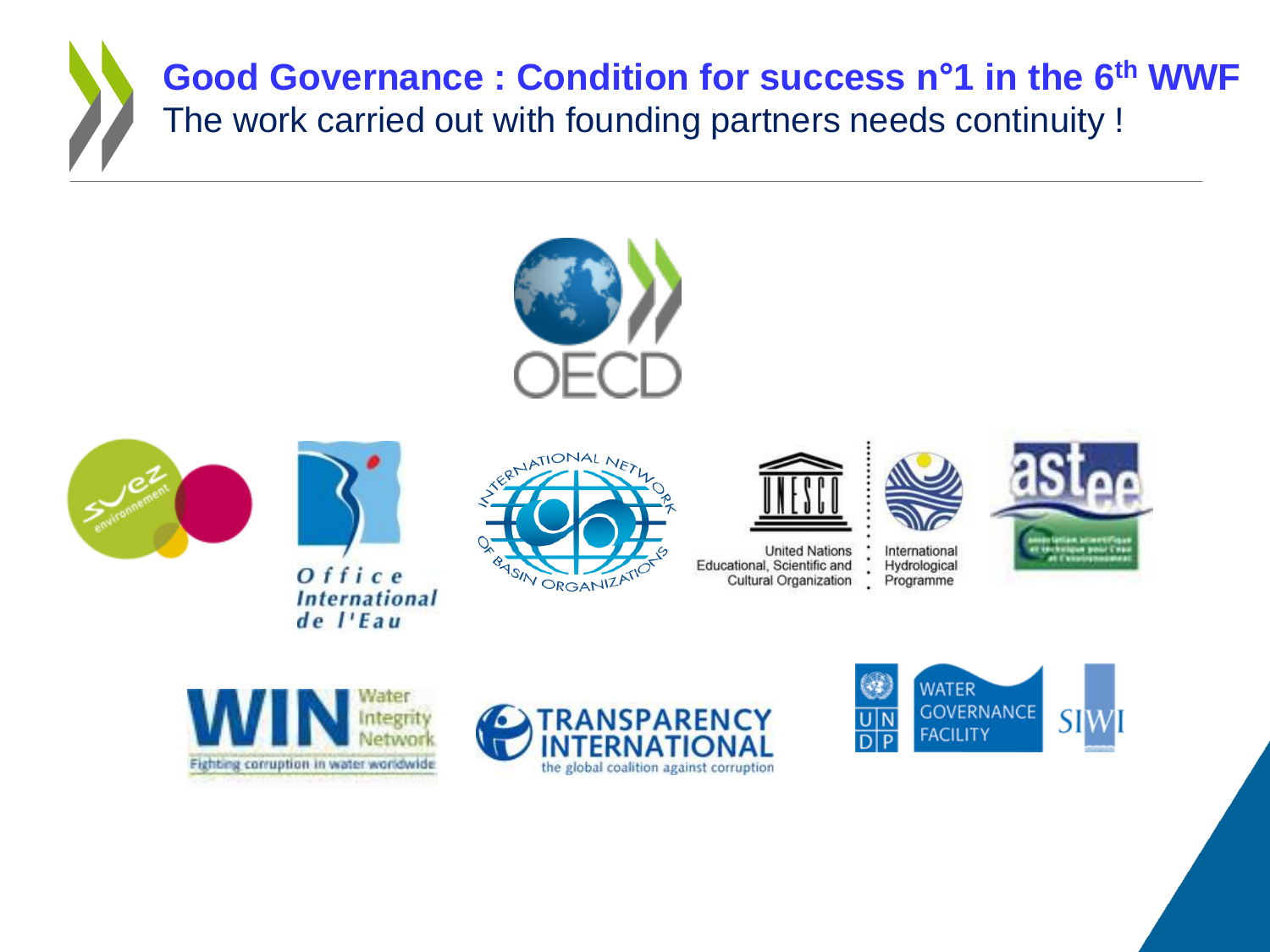**Who** will be involved in the OECD Water Governance Initiative?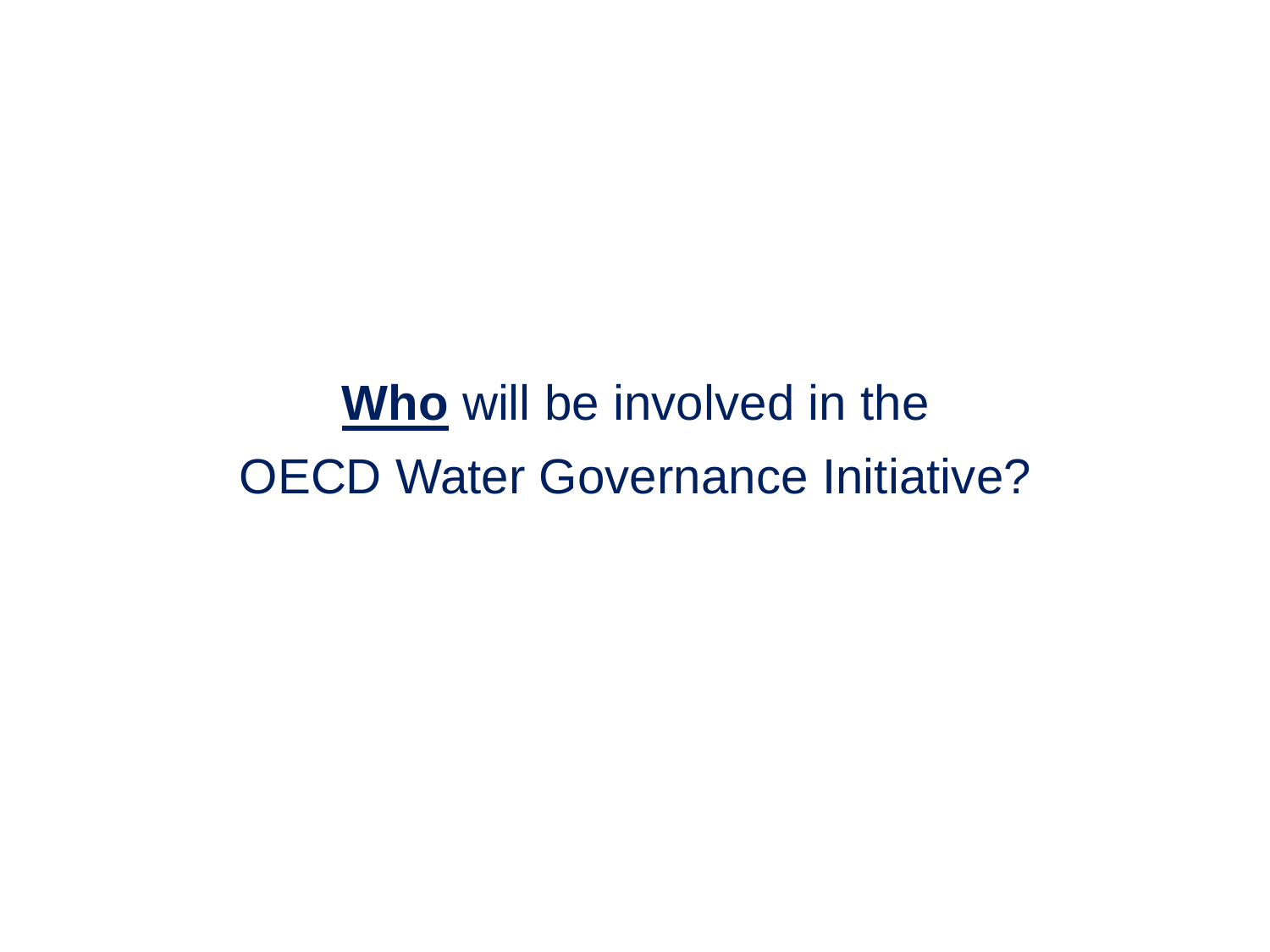# **A wide range of stakeholders within and outside the "water box"**



- $\sqrt{90}$  Delegates Open membership
- $\checkmark$  Public, private & not-for-profit actors => other stakeholders to engage?
- $\sqrt{25}$  countries
- $\checkmark$  A Chair and steering committee to link with OECD relevant Committees and Bodies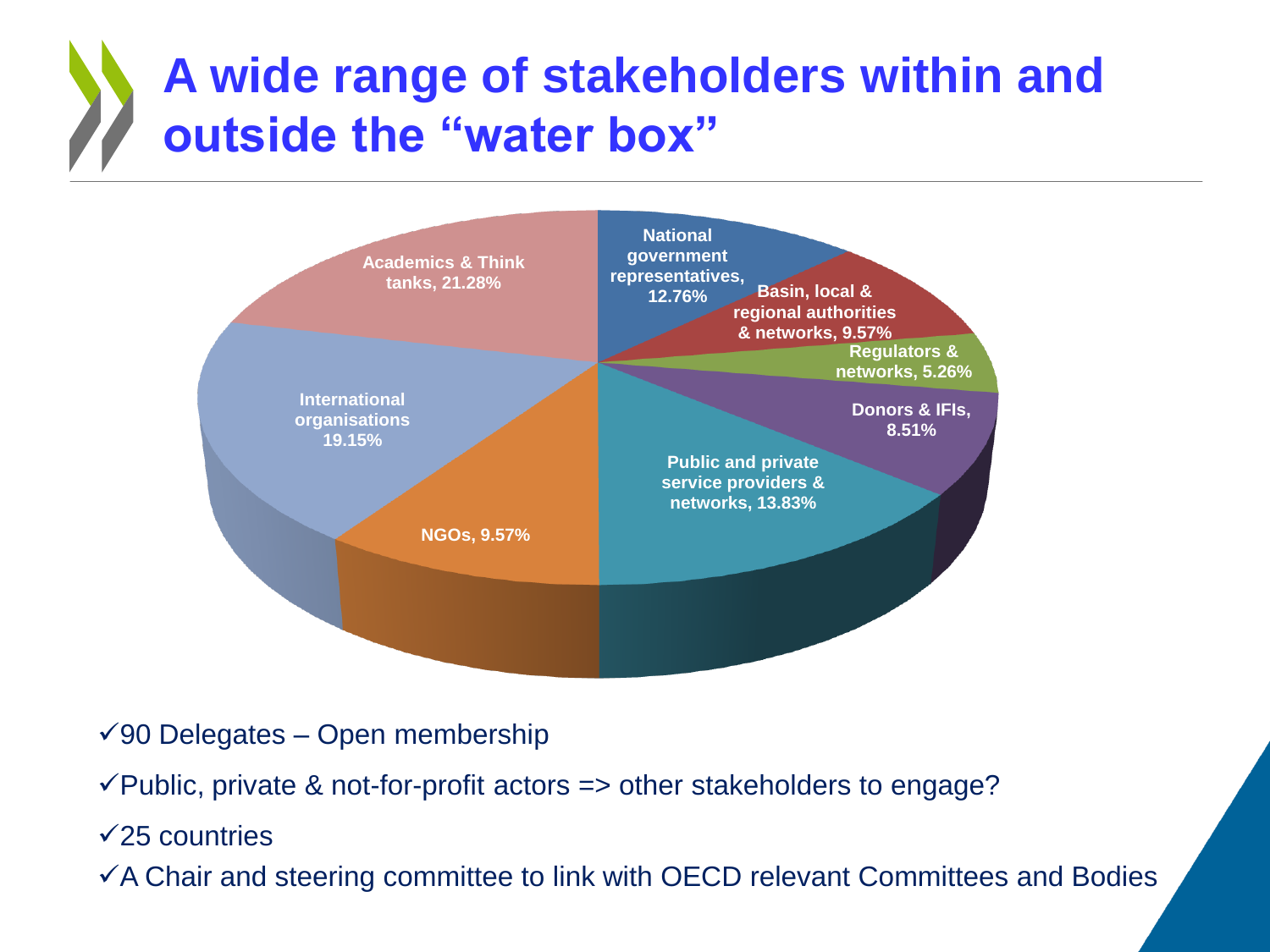### **OECD Water Governance Initiative: A three-tier structure**

#### **90 Network Focal Points**

#### **Steering Committee**

OECD, UNESCO, ASTEE, WIN, TI, INBO, Suez + coordinators of Regional working groups + WWC  $+7<sup>th</sup>$  WWF

Government representatives Municipalities, Regions River basin organisations **Regulators** NGOs Public and private service Providers IFIs, Donors International organisations Academia, independent experts Think tanks etc.

**Beneficiaries : larger water community**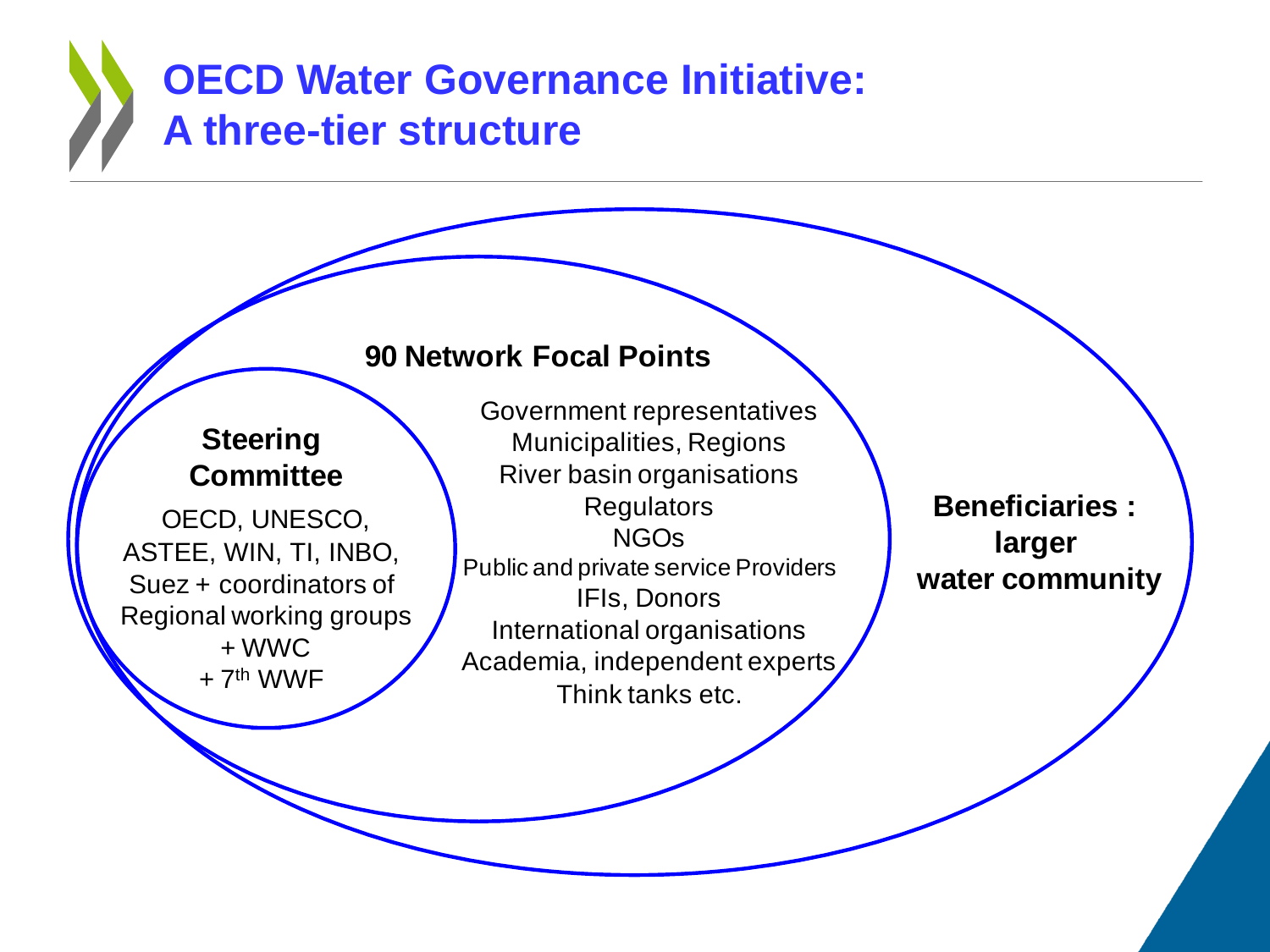An Initiative on Water Governance to do **What** and **How**?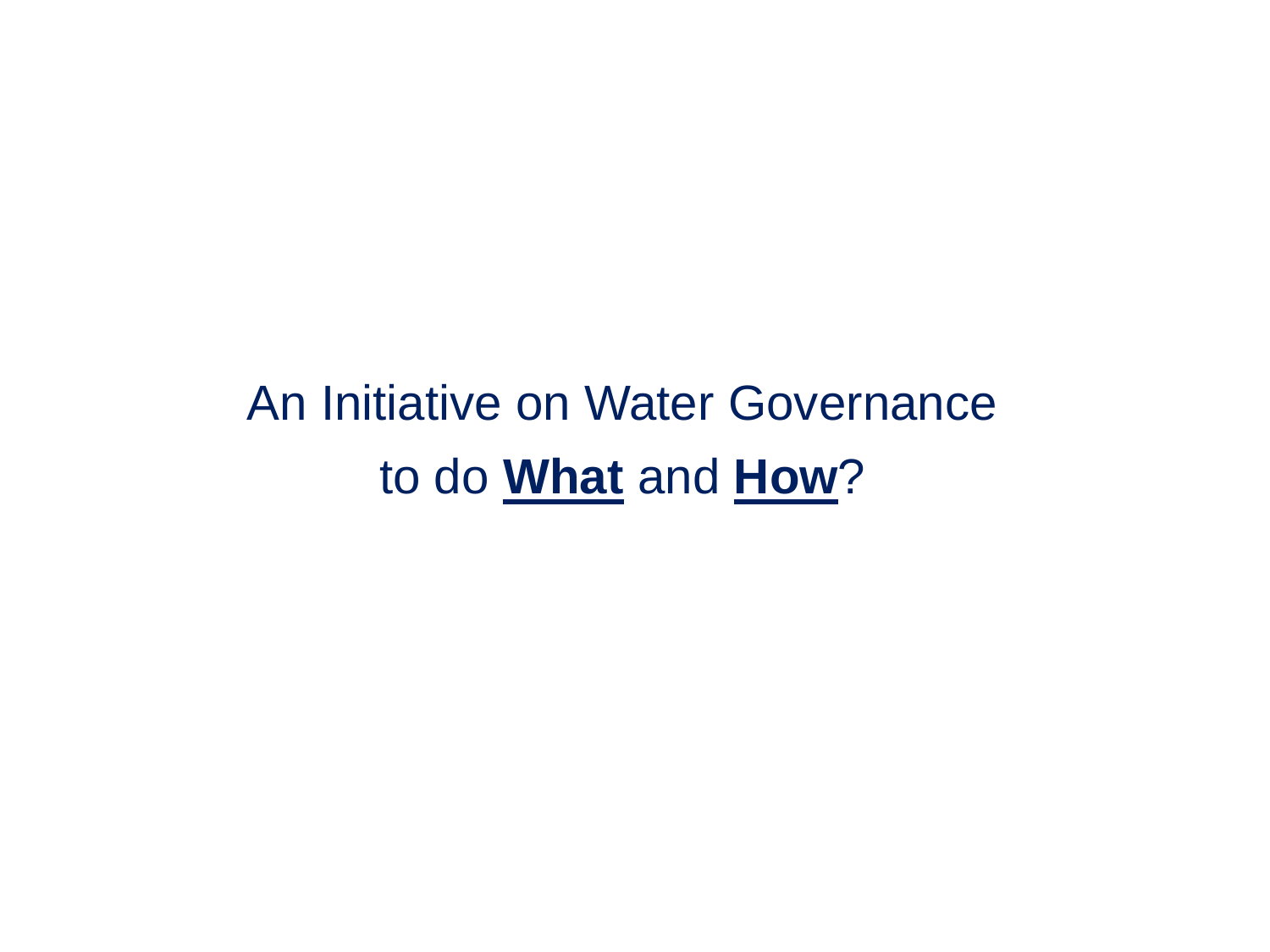# **A multi-stakeholder network to support better governance in the water sector**

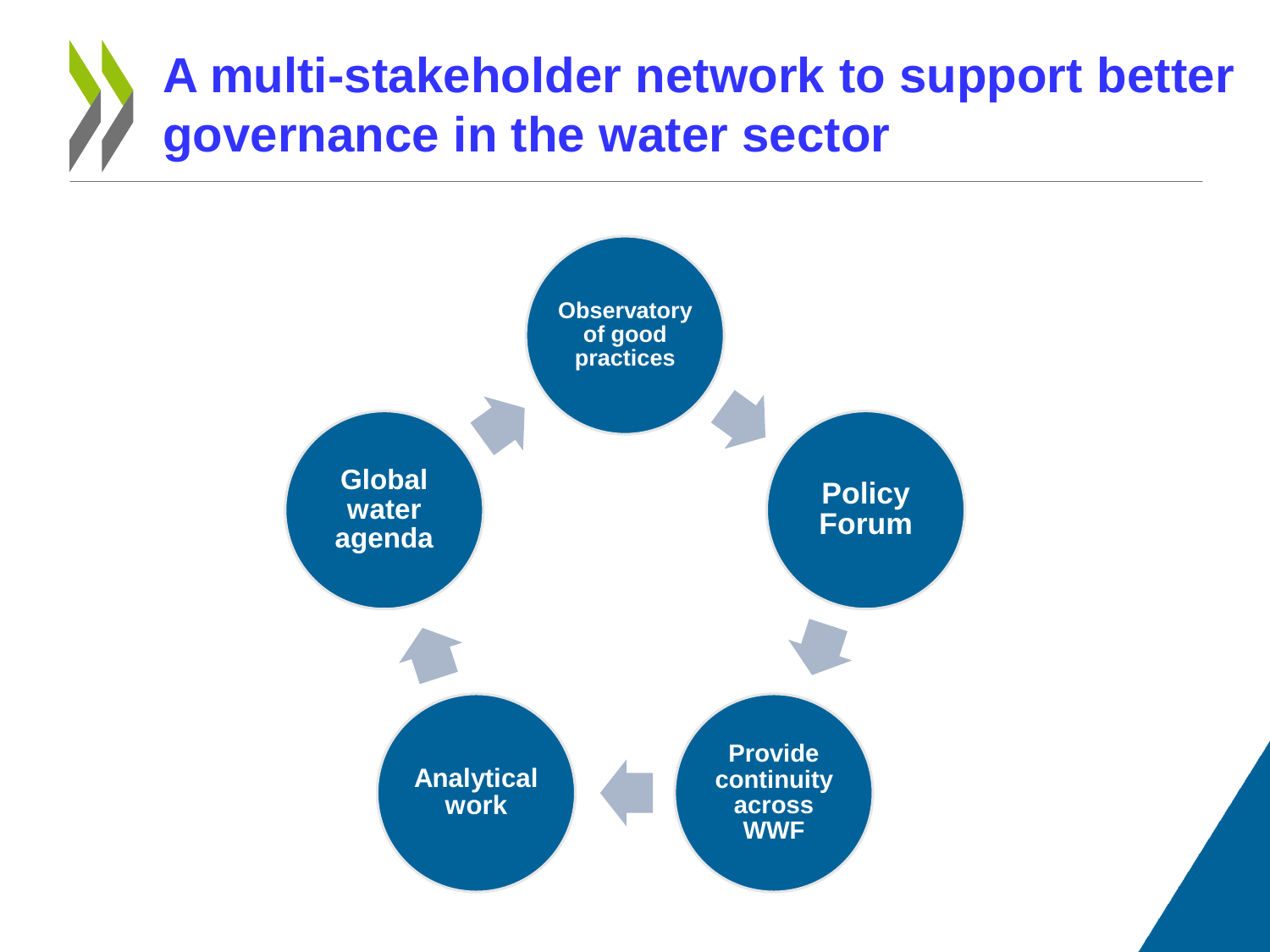### **A permanent mechanism to support the implementation of the 6th WWF Governance Targets**

| Target <sub>1</sub> |                         | By 2015, 50% of countries will have adopted consultation, participation and<br>co-ordination mechanisms allowing stakeholders at local, regional, national<br>and international levels to effectively contribute to decision-making in a<br>coherent, holistic and integrated way.<br>By 2021, 100% countries will have done so                                         |
|---------------------|-------------------------|-------------------------------------------------------------------------------------------------------------------------------------------------------------------------------------------------------------------------------------------------------------------------------------------------------------------------------------------------------------------------|
| Target 2            |                         | By 2015, 50% countries will have strengthened regulatory frameworks and<br>adopted performance indicators (service delivery) to monitor and evaluate<br>water policies; and all countries will have put in place capacity-building<br>processes at national and local level to foster good governance in service<br>delivery. By 2018, all countries will have done so. |
| Target 3            | Intermation<br>$I'$ Fau | By 2021, increase by 30% the number of river basin management plans<br>(analysis of initial status and main issues).                                                                                                                                                                                                                                                    |
| Target 4            |                         | By 2015, increase the number of countries with water security diagnoses and<br>governance tools, based on existing (local, national, international) regulatory<br>and legislative frameworks and IWRM mechanisms.                                                                                                                                                       |
| Target 5            |                         | By 2018, 30 countries will have committed to promote integrity in the water<br>sector, diagnose/map existing or potential corruption risks, and ensure that<br>anti-corruption policies are well implemented and effective.                                                                                                                                             |
| Target 6            |                         | By 2018, 30 countries will be implementing: transparent water budget<br>processes, including information about water infrastructure investment<br>planning and implementation (financial, technical, and socioeconomic<br>impacts); and methods and tools for improving transparency and<br>accountability within the water sector.                                     |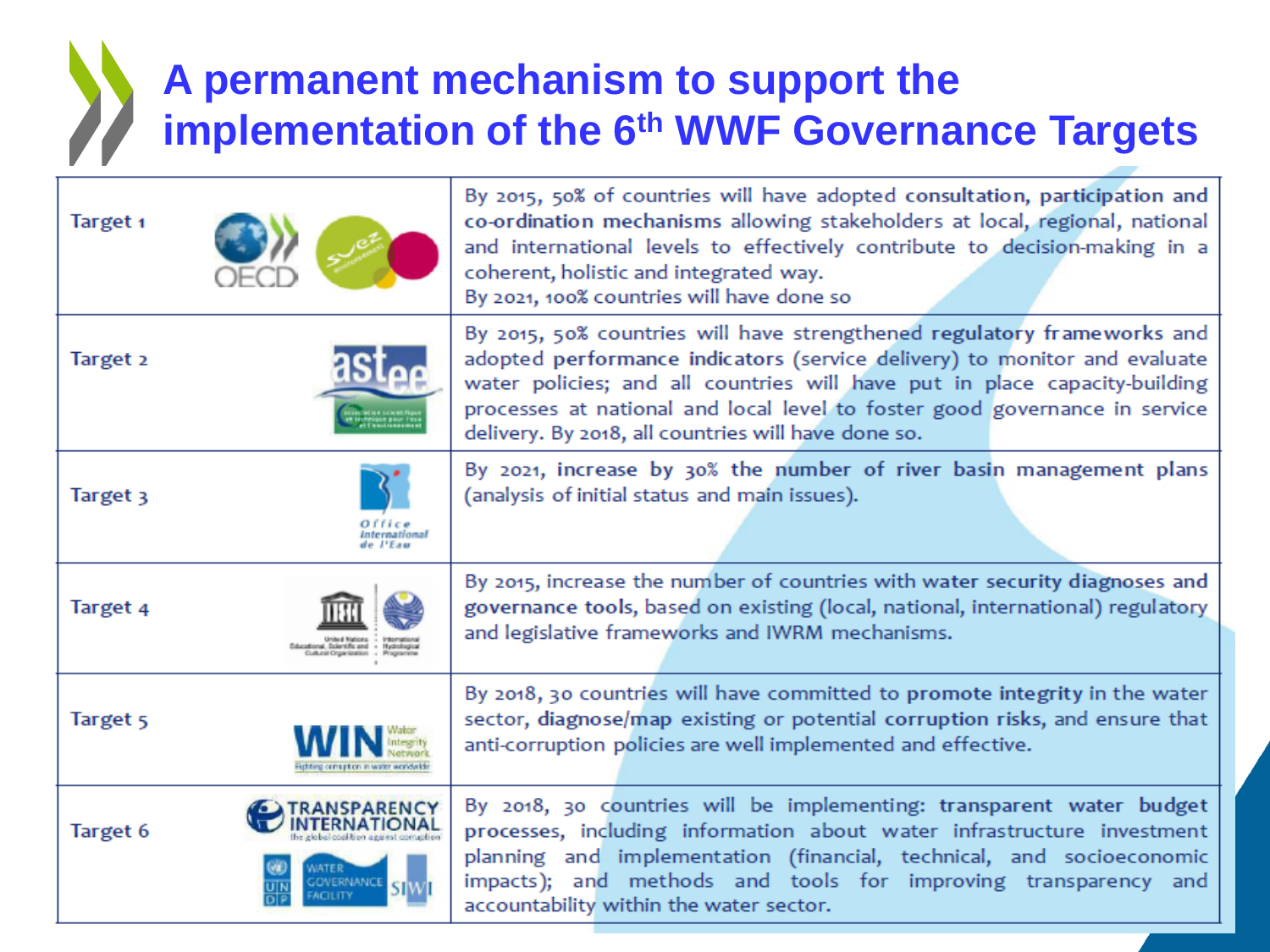**A technical platform across countries, levels of government and policy areas to peer-review forthcoming OECD water governance work** 

### **17 OECD countries (2011)**

- Australia
- Belgium
- Canada
- $\checkmark$  Chile
- $\sqrt{ }$  France
- **Greece**
- $\sqrt{\phantom{a}}$  Israel
- $\checkmark$  Italy
- Japan
- $\times$  Korea.
- $\sqrt{ }$  Mexico
- $\checkmark$  Netherlands
- $\checkmark$  New Zealand
- $\checkmark$  Portugal
- $\checkmark$  Spain
- $\checkmark$  United Kingdom
- US (Colorado)





### **13 LAC countries (2012)**

- Argentina,
- Brazil
- $\checkmark$  Chile
- Costa Rica
- $\sqrt{ }$  Cuba
	- Dominican Republic
- $\checkmark$  El Salvador
	- Guatemala
- **Honduras**
- $\sqrt{ }$  Mexico
- $\checkmark$  Nicaragua
	- Panama
	- Peru



**ON** OECD

**Tested in OECD … and non OECD member countries and led to OECD Preliminary Guidelines for effective water multi-level governance**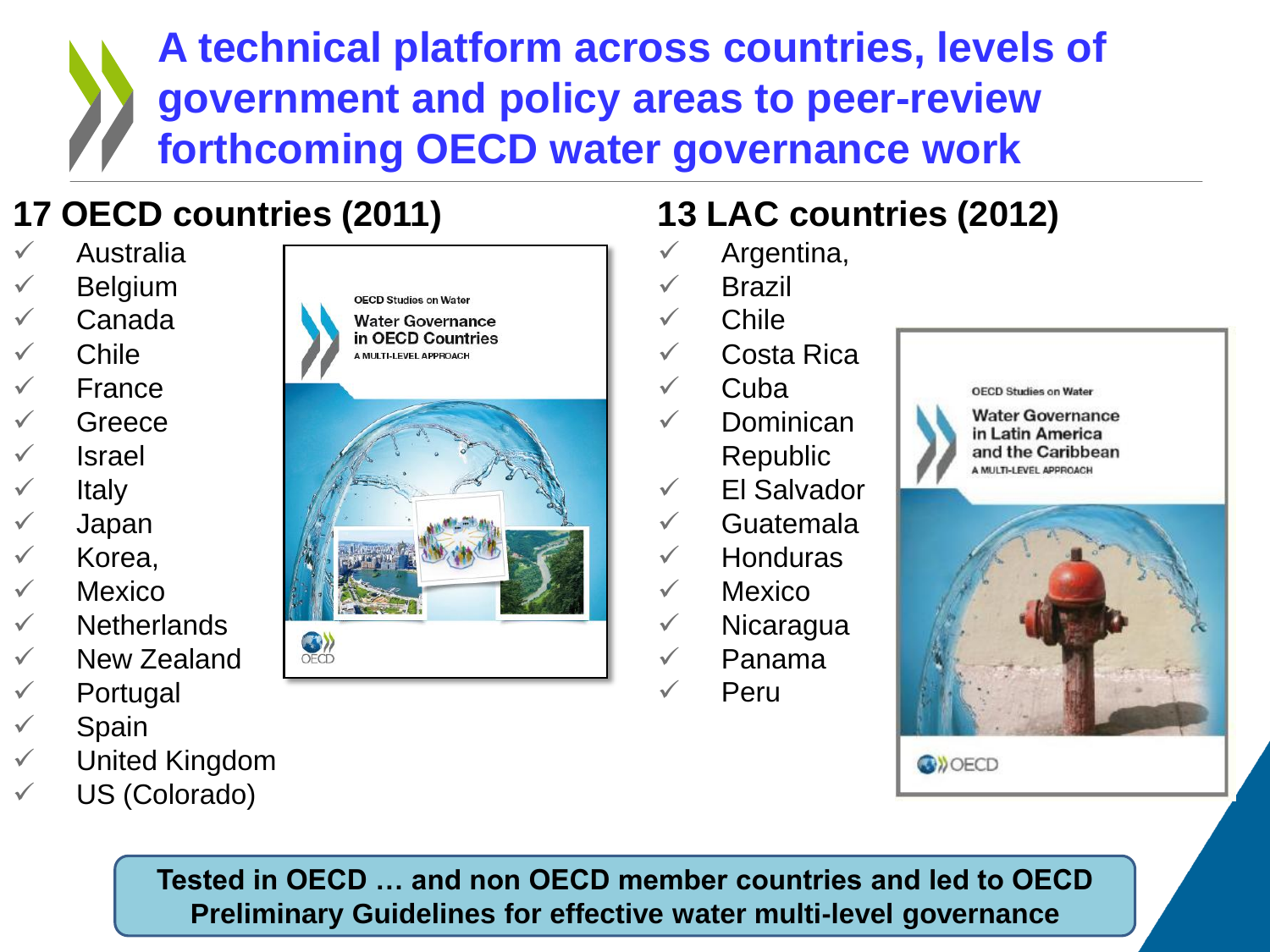### **A decentralised and cooperative network relying on strategic partners**

**Observatory** on Water Governance – One-stop shop / Clearing House; **Web Portal**  6 th WWF **Targets' implementation** => Regional / Thematic **working groups Policy Forum** across decision-makers => Towards **Principles on Water Governance**